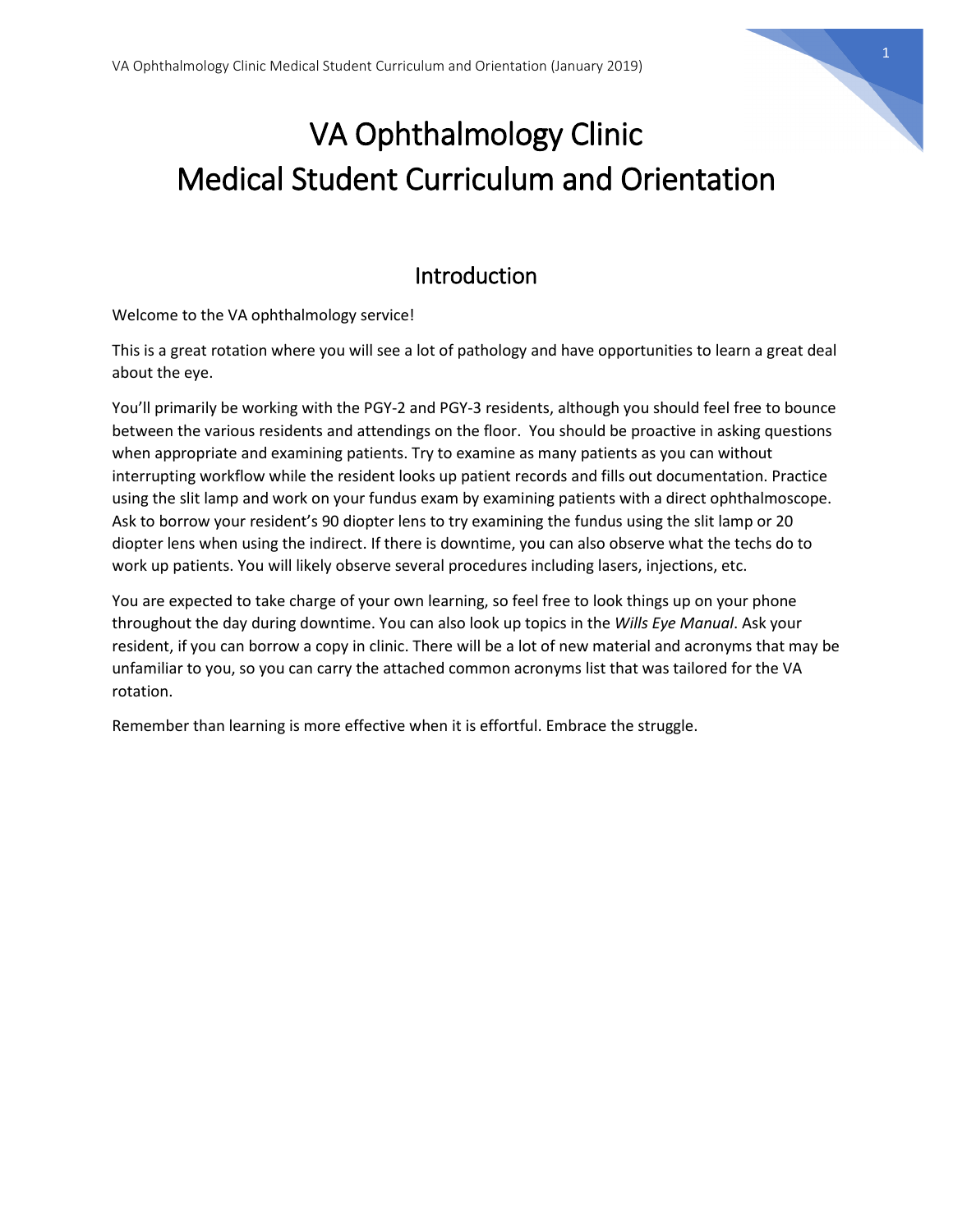

# Learning Objectives

- 1. Understand the components of an ophthalmology history and physical exam to guide appropriate management and/or triage for the diseases listed in the "Schedule" section below.
- 2. Work on the 8-point exam ophthalmology exam [\(https://www.aao.org/young](https://www.aao.org/young-ophthalmologists/yo-info/article/how-to-conduct-eight-point-ophthalmology-exam)[ophthalmologists/yo-info/article/how-to-conduct-eight-point-ophthalmology-exam\)](https://www.aao.org/young-ophthalmologists/yo-info/article/how-to-conduct-eight-point-ophthalmology-exam). It takes time to learn the exam. An effective way of working on the exam is to focus on specific skills in specific clinics. See "Schedule" section below.
	- a. Visual acuity
	- b. Pupils
	- c. Extraocular motility and alignment (Hirschberg)
	- d. Intraocular pressures (by tonopen and palpation)
	- e. Confrontation visual fields
	- f. External exam
	- g. Slit lamp exam
	- h. Funduscopic exam
- 3. Self-directed learning
	- a. Your ophthalmology rotation has relatively short days from 7AM to 5PM. Work hard while you are in clinic, and spend 1.5 hours per day studying ophthalmology at home.
	- b. Identify and acknowledge gaps in personal knowledge and develop efficient strategies for filling gaps.
	- c. A list of resources is attached below in the appendix. Also, feel free to ask residents and attendings about their experiences and what resources they recommend.
	- d. Be able to discuss at least two topics listed below in the schedule or your own topics of interest each day. Familiarize yourself with the attached acronyms and the topics listed under each day of the week.
- 4. Conferences:
	- a. Attend morning resident lectures held at the Moran Eye Center auditorium on the first floor starting at 0700 most weekday mornings. Ask Chandler Crane [\(chandler.crane@hsc.utah.edu\)](mailto:chandler.crane@hsc.utah.edu) or Meghan Johnson [\(Meghan.johnson@hsc.utah.edu\)](mailto:Meghan.johnson@hsc.utah.edu) to send you the resident lecture schedule for the week. We recommend briefly reviewing the lecture topic beforehand to get the most out of lecture. VA clinic starts at 0800 on Mondays, Tuesdays, Thursdays, and Fridays.
	- b. Attend grand rounds on Wednesdays at 0800 in the Moran Eye Center auditorium on the first floor. There is no lecture on Wednesday mornings. VA clinic starts late at 0900.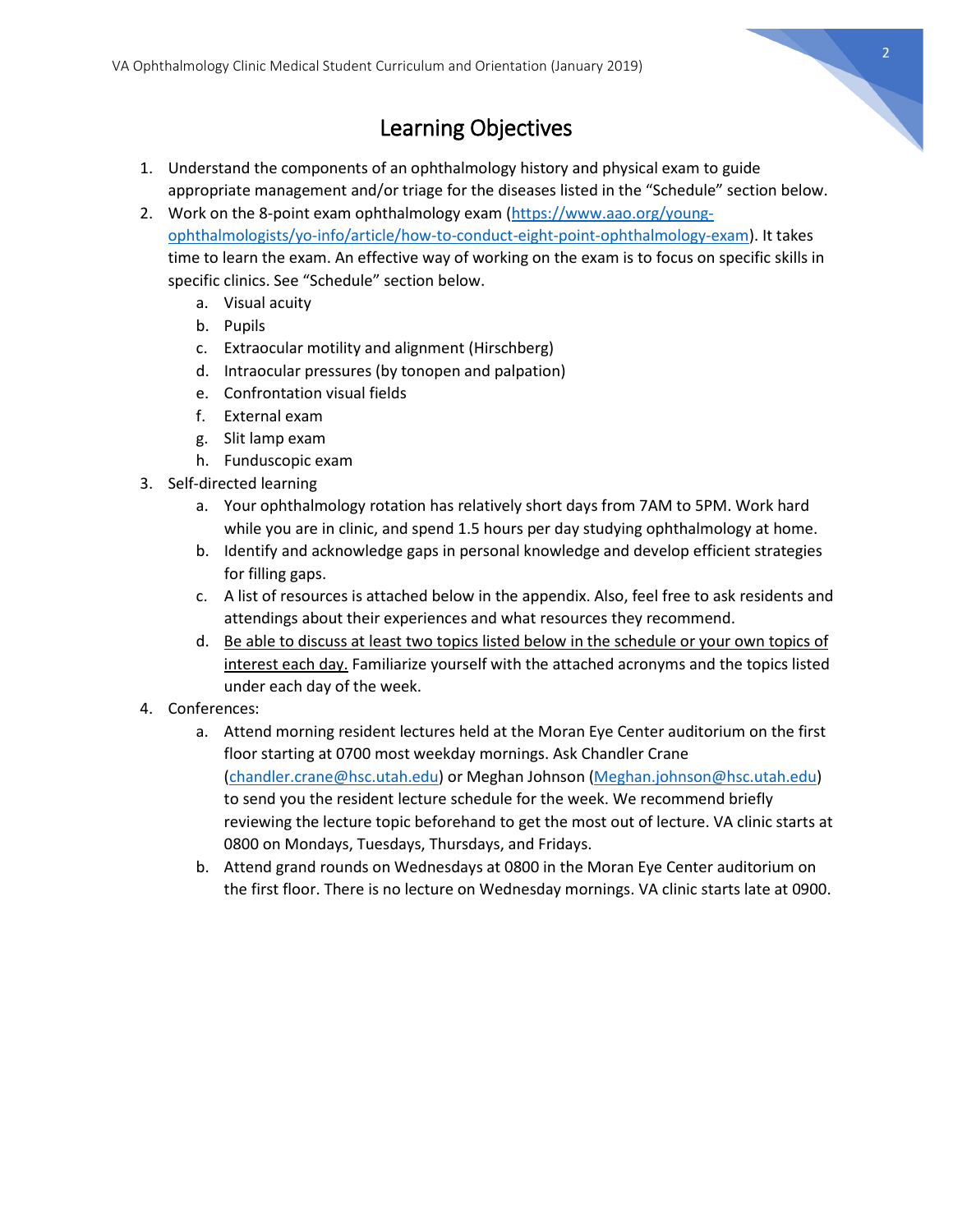

# Schedule

VA ophthalmology clinic is located on the 4<sup>th</sup> floor (south corridor: ophthalmology, north corridor: medical specialties, east corridor: GI/derm) and generally runs from 8am-5pm. While the location of the ophthalmology clinic does not change, the clinic rotates through various subspecialties throughout the week. For each day note the topics to learn and exam techniques to focus on. Work on visual acuity testing and slit lamp exam every day.

| Monday:                                       | • Primary open angle glaucoma                        | $\checkmark$ Red reflex testing  |
|-----------------------------------------------|------------------------------------------------------|----------------------------------|
| <b>Glaucoma AM</b>                            | • Secondary open angle glaucoma                      | $\checkmark$ Direct/indirect/90D |
| <b>Retina PM</b>                              | • Acute angle closure glaucoma                       | ophthalmoscopy                   |
|                                               | • Chronic angle closure glaucoma                     | $\checkmark$ Cup:disc            |
|                                               | • CRVO vs. BRVO                                      |                                  |
|                                               | • CRAO vs. BRAO                                      |                                  |
| Tuesday:                                      | • Age-related macular degeneration (wet vs. dry)     | ✔ Direct/indirect/90D            |
| Retina all day                                | · Diabetic retinopathy (non-proliferative vs.        | ophthalmoscopy                   |
|                                               | proliferative)                                       | $\checkmark$ Identify macula,    |
|                                               | • Hypertensive retinopathy findings                  | fovea, and vessels               |
|                                               | • Applications of anti-VEGF intravitreal injections  |                                  |
|                                               | • Posterior vitreous detachment                      |                                  |
| $1st$ , 3 <sup>rd</sup> , and 5 <sup>th</sup> | • Visual Field Testing (University of Iowa website   | $\checkmark$ Confrontation       |
| <b>Wednesday of</b>                           | has a great resource for this)                       | visual field testing             |
|                                               | • OCT RNLF interpretation                            | $\checkmark$ Pupil exam (RAPD)   |
| month:                                        | · Pseudoexfoliation syndrome vs.                     | $\checkmark$ Checking            |
| Glaucoma AM                                   | pseudoexfoliation glaucoma                           | intraocular pressure             |
| <b>General PM</b>                             | • Gonioscopy                                         | (tonopen and by                  |
|                                               | • Dry eye syndrome                                   | palpation)                       |
|                                               | • Cataracts (nuclear sclerotic cataract vs. cortical | $\checkmark$ Cup:disc            |
|                                               | cataract vs. posterior subcapsular cataract)         |                                  |
| $2nd$ and $4th$                               | • Blepharoptosis (AKA ptosis)                        | $\checkmark$ Motility and        |
| <b>Wednesday of</b>                           | • Dermatochalasis                                    | alignment                        |
|                                               | • Ectropion vs. Entropion                            | (Hirschberg)                     |
| month:                                        | • Trichiasis                                         | $\checkmark$ External Exam       |
| <b>Oculoplastics all</b>                      | • Nasolacrimal duct obstruction                      | including lid                    |
| day                                           | • Blepharospasm vs. hemifacial spasm                 | position in relation             |
|                                               |                                                      | to pupil/iris/sclera             |
| Thursday:                                     | • Amblyopia                                          | $\checkmark$ Confrontation       |
| <b>General AM,</b>                            | • Diplopia                                           | visual field testing             |
| Neuro-                                        | • RAPD (relative afferent pupillary defect)          | $\checkmark$ Pupils (RAPD)       |
| ophthalmology PM                              | • Eye pain differential diagnosis                    | $\checkmark$ Motility and        |
|                                               | • Ocular manifestations/complications of thyroid     | alignment                        |
|                                               | eye disease                                          | (Hirschberg)                     |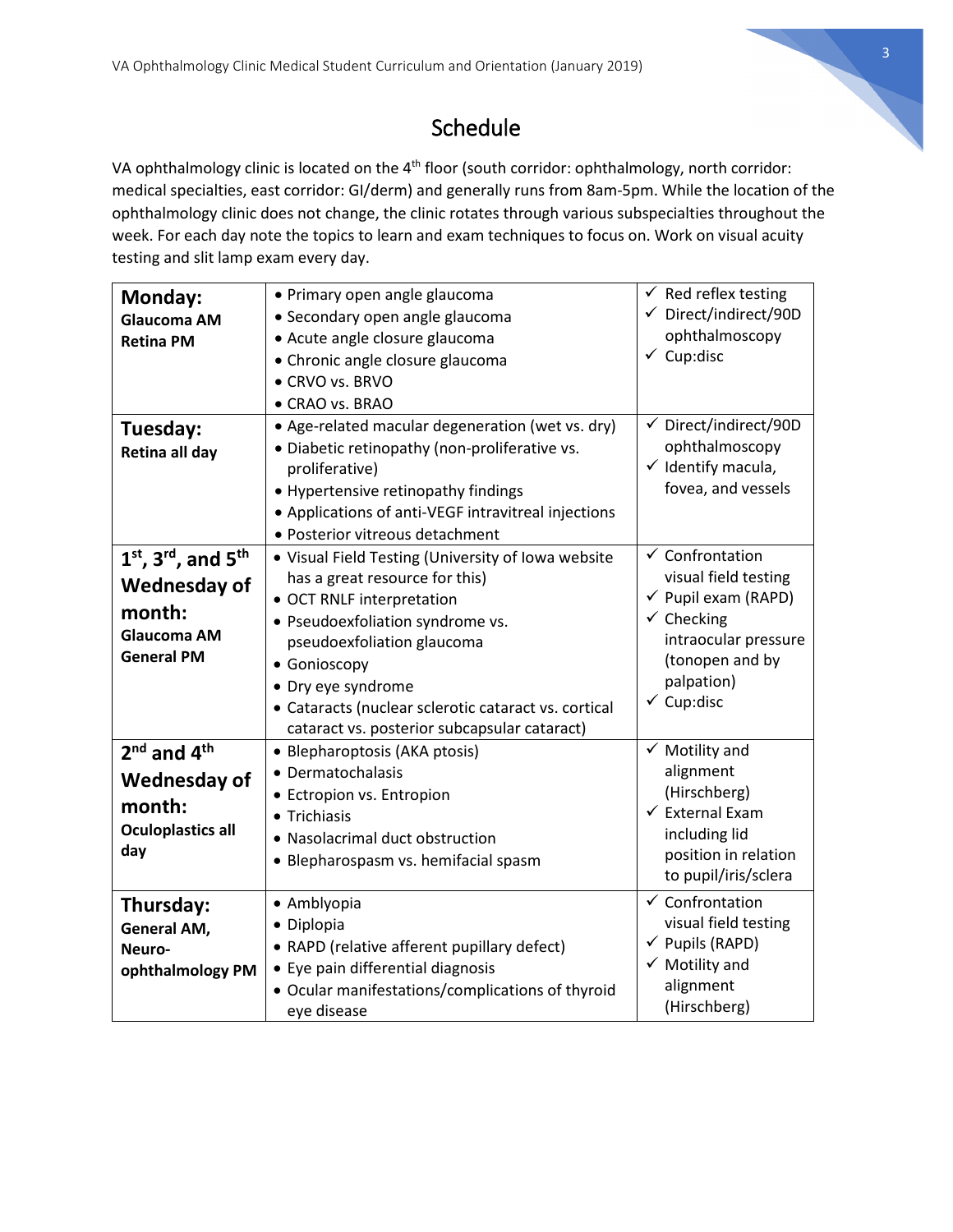|                                                  | VA Ophthalmology Clinic Medical Student Curriculum and Orientation (January 2019)                                                                                                 |                                                                                                            |  |
|--------------------------------------------------|-----------------------------------------------------------------------------------------------------------------------------------------------------------------------------------|------------------------------------------------------------------------------------------------------------|--|
| Friday:<br><b>General AM</b><br><b>Cornea PM</b> | $\bullet$ Keratoconus<br>• Fuch's corneal dystrophy<br>• Corneal abrasion vs. corneal ulcer<br>• Viral conjunctivitis vs. allergic conjunctivitis vs.<br>bacterial conjunctivitis | External exam<br>$\checkmark$<br>including ocular<br>surface<br>Direct/indirect/90D<br>✓<br>ophthalmoscopy |  |

#### Other topics to discuss/research during down time

Lippa LM. Ophthalmology in the medical school curriculum: reestablishing our value and effecting change. Ophthalmology. 2009;116:1235e1236. (https://www.aaojournal.org/article/S0161- 6420(09)00039-6/pdf)

- Most important ocular side effects of systemic drugs.
	- $\circ$  i.e. Adrenergics/anticholinergics, topiramate, ethambutol, steroids, amiodarone, sildenafil, plaquenil, tamoxifen
- List the common ocular medications that can have systemic side effects
	- o i.e. timolol and sulfas
- Describe when it is necessary to refer a patient urgently to ophthalmology
	- o Globe rupture
	- o Orbit: cellulitis (septal/preseptal); proptosis
	- o Extraocular Muscles: 3rd, 4th, 6th nerve palsies; gross mal-alignment
	- o Pupils: relative afferent pupillary defect, anisocoria, light/near dissociation, leukocoria
	- o Confrontation Visual Fields: gross defects
	- o Lids: ptosis, lid lag/stare, swelling, masses
	- o Conjunctiva: tarsal/forniceal foreign body; hemorrhage; severe hyper-purulent conjunctivitis (gonococcal)
	- o Cornea: infectious ulcers (bacterial or viral), foreign body
	- o Anterior chamber: shallow chamber, angle closure
	- o Fundus: normal anatomy vs. abnormal; disc edema Hollenhorst plaque
	- o Amblyopia in child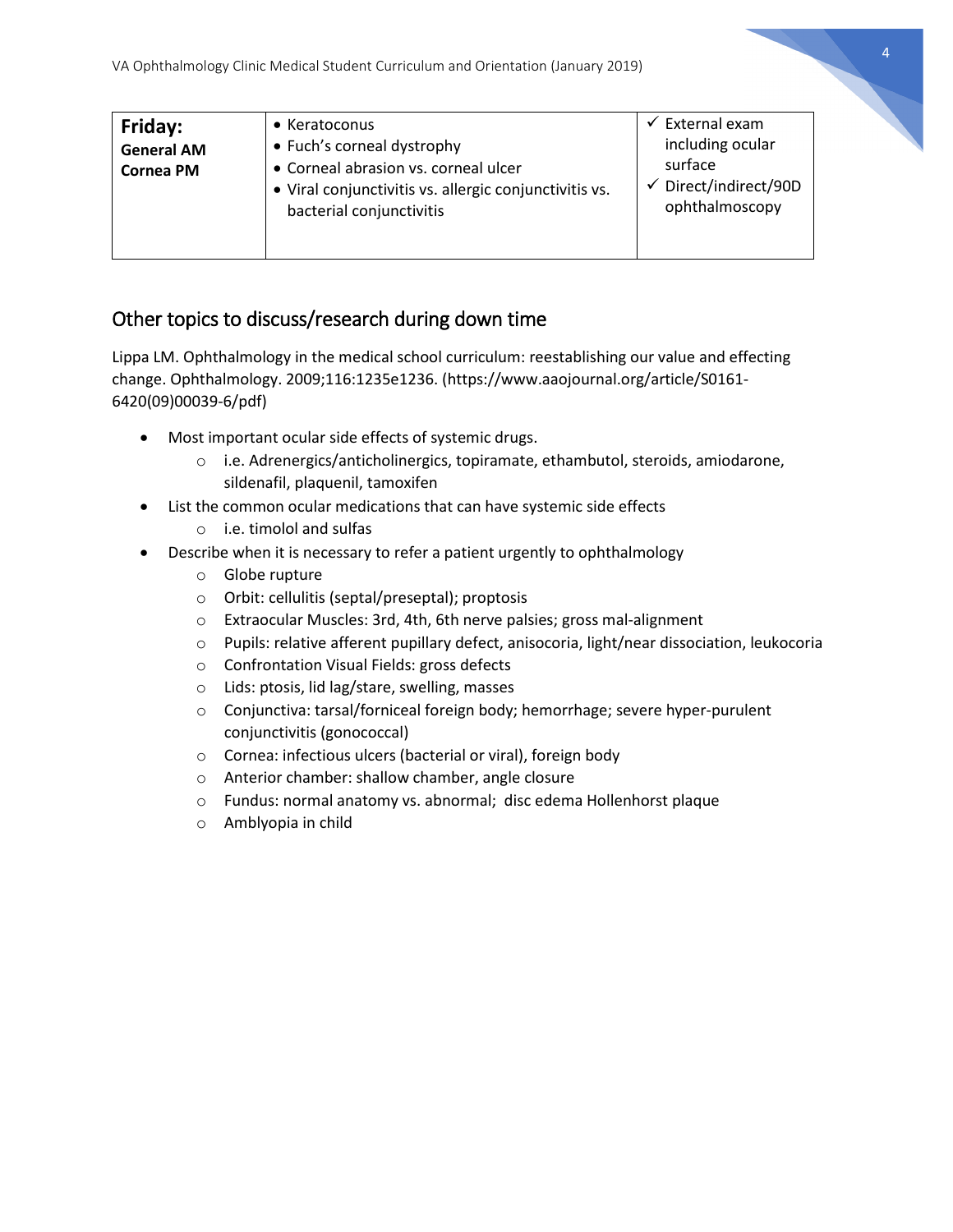# 5

## Clinic Workflow

Patients will be initially screened in the technicians' rooms and then sent back to the front waiting area. Their charts will be placed in Jeannie's, the lead technician's, room on the desk to the left. As you wrap up seeing a patient with the resident, you can go back to Jeannie's room and grab the next patient's chart to review and take back to your resident.

We use paper charts that are scanned into Vista Imaging Display. The front is filled out by the techs and has a lot of useful information regarding HPI and histories. The back is information filled out by the tech and resident for that day's visit. To access Vista Imaging, log into CPRS, select your patient by typing in initial of last name and last 4 digits of their SSN. After selecting the patient, go to "Tools," scroll down to "Vista Imaging Display." In addition to previous chart notes, you will be able to see some scanned ancillary tests such as visual fields, OCT RNFL, OCT Macula, etc. These tests can also be viewed in more detail on the Zeiss app. (Login: md; Password: Password) Sometimes the patient may also have helpful notes in CPRS under "Eye Optometry."

Your resident may have you examine a patient while he/she is looking up notes or filling out documentation. You may get comfortable enough with the ophthalmology lingo, exam, and diagnoses to even scribe for the resident. Scribing will allow you to reinforce what you are learning.

After a couple of days in clinic, *if* you feel comfortable, (*and* there is an extra exam room) you may start seeing patients on your own and presenting to either the resident or attending. If you see patients on your own, work out with the residents regarding who will be staffing and putting in orders for each patient. Unless there is an extra exam room that the residents or technicians are not using, you will likely not have access to your own computer at the VA.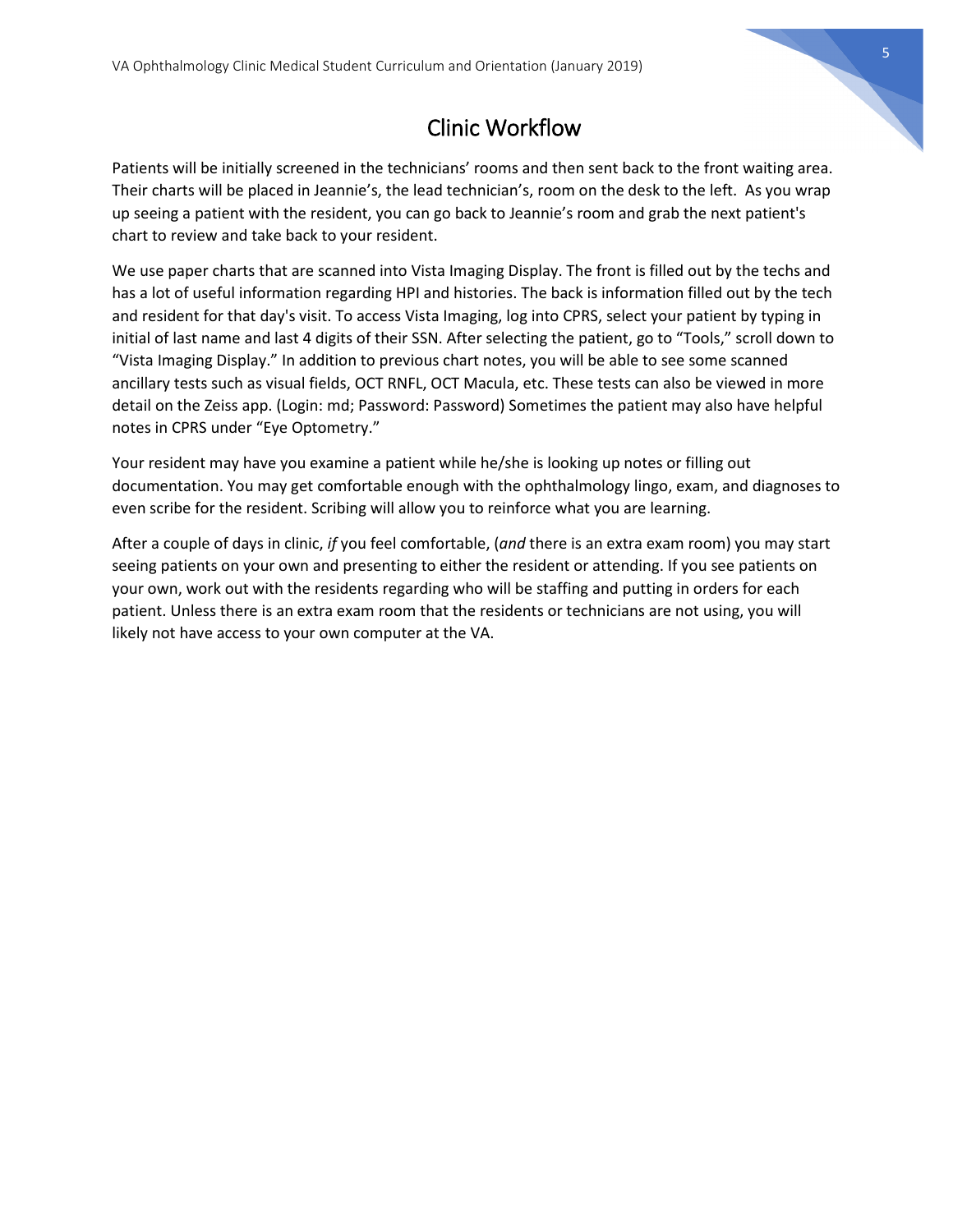

# Appendix I

## Recommended Ophthalmology Resources for Medical Students

### **Websites**

- Moran CORE (Clinical Ophthalmology Resource for Education) [http://morancore.med.utah.edu](http://morancore.med.utah.edu/)
	- o Contains links to Utah's Moran Eye Institute Grand Rounds, resident lectures, surgical videos, etc. Excellent source of material curated by your very own University of Utah faculty, residents, and medical students.
- Root Eye Network <https://timroot.com/>
	- o Great introductory website with many FREE useful videos, downloadable books, lectures, flashcards, etc.
- AAO Eye Wiki

#### [http://eyewiki.aao.org/Main\\_Page](http://eyewiki.aao.org/Main_Page)

- o Basically a Wikipedia style eye encyclopedia curated by American Academy of Ophthalmology (AAO). There are articles on nearly every basic ophthalmology topic. Unfortunately many things, such as pictures/diagrams, are restricted unless you are a member of AAO. You will likely use this site every day on ophthalmology rotations.
- Eye Rounds.org (From University of Iowa) <http://webeye.ophth.uiowa.edu/eyeforum/>
	- o Excellent resource from one of the top 5 ophthalmology departments in the country. They have useful pages on nearly every eye condition, many of which are designed specifically to be at the med student level. You can also find videos of common eye surgeries to help you prepare for the OR. Check out their explanation of Visual Fields.
- The Eyes Have It: University of Michigan's version of Iowa's Eye Rounds <http://kellogg.umich.edu/theeyeshaveit/>
	- $\circ$  Great photo atlas of eye conditions with pertinent history/exam findings. They also have a free app that you can download and YouTube videos.
- Eye Guru:

#### <http://eyeguru.org/>

- $\circ$  Website designed by former residents for beginning residents. This has tutorials on the most common eye diseases, links to landmark trials in ophthalmology, etc.
- Pre-Ophtho

#### <https://www.pre-ophtho.com/>

- o Website that catalogues useful resources (books, videos, podcasts, apps)
- American Academy of Family Physicians

#### <https://www.aafp.org/>

o Website with great review articles on ocular conditions and emergencies and management. Check out their outlines on these topics as well.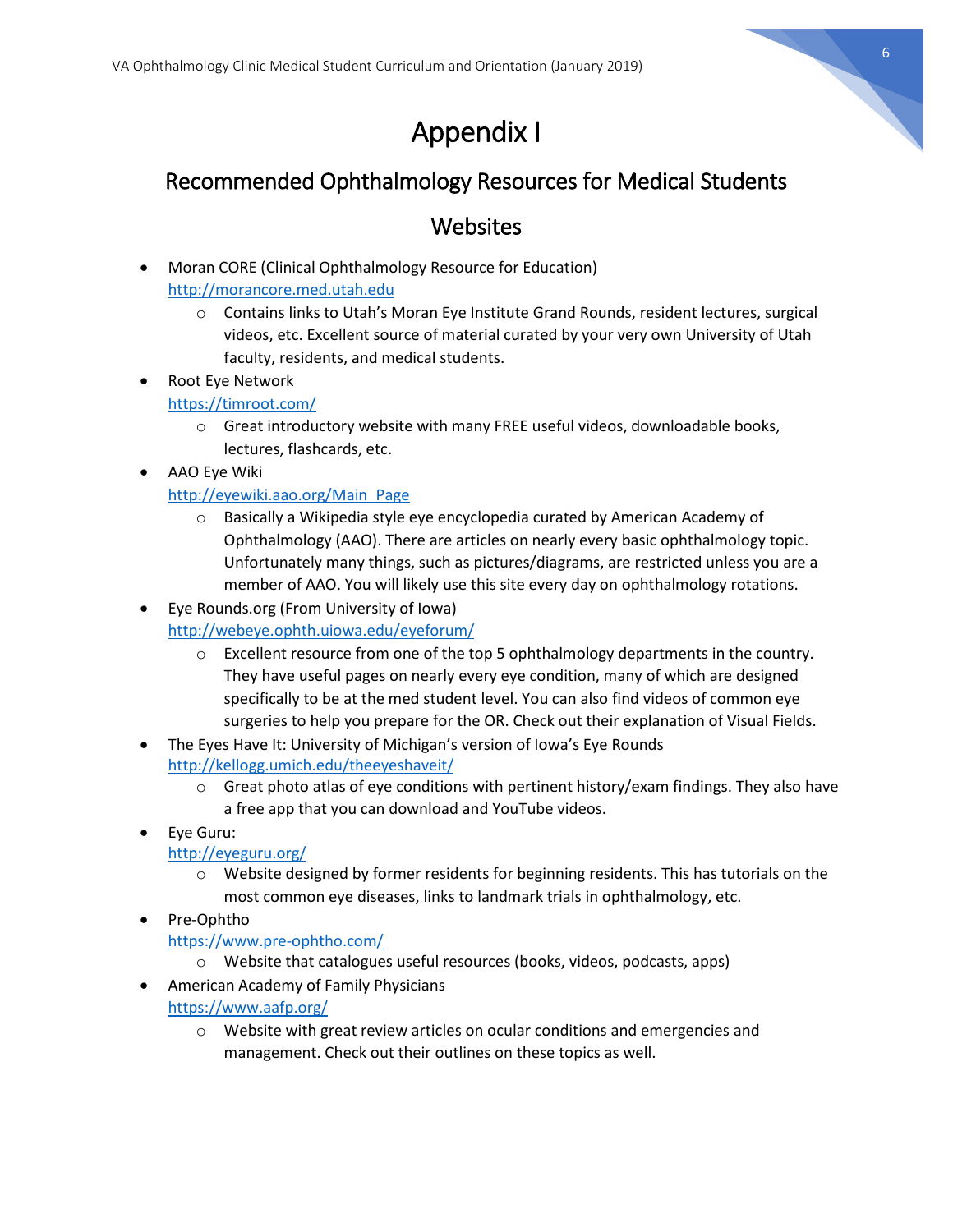

# Apps (Android and Apple Stores)

- "The Eyes Have It" by University of Michigan (Free)
	- $\circ$  Use this app to systematically learn exam findings, differential diagnoses, treatments, etc. of common diseases. Learn systemic conditions with ophthalmic findings and ophthalmic side effects of systemic medications. Learn how to identify and treat various sequelae of eye trauma. You can even quiz yourself on your knowledge.
- "The Eye Handbook" by Cloud Nine Development (Free)
	- $\circ$  Residents sometimes use this app to check vision and color vision while on call. It has many components including Powerpoint slides on common diseases, scoring rubrics for various diseases, videos of surgeries, podcasts, eye atlas of various diseases, manual of many eye diseases (including definitions, symptoms, exam findings, treatment, ddx, follow up, etc.), pictures of what patients see when they have cataract, diplopia, etc.
- "Anu Reality EyeSim" Mobile by EON Reality, Inc. (\$19.99)
	- $\circ$  This app is an investment, but it is worth it. Use this interactive interface to learn the detailed anatomy of the eye, orbit, visual fields, pupil exam, etc. You can rotate the virtual eye models and learn spatial relationships. Learning eye anatomy is the first step to understanding ophthalmology. If you know your anatomy, you will better understand diseases and differentials.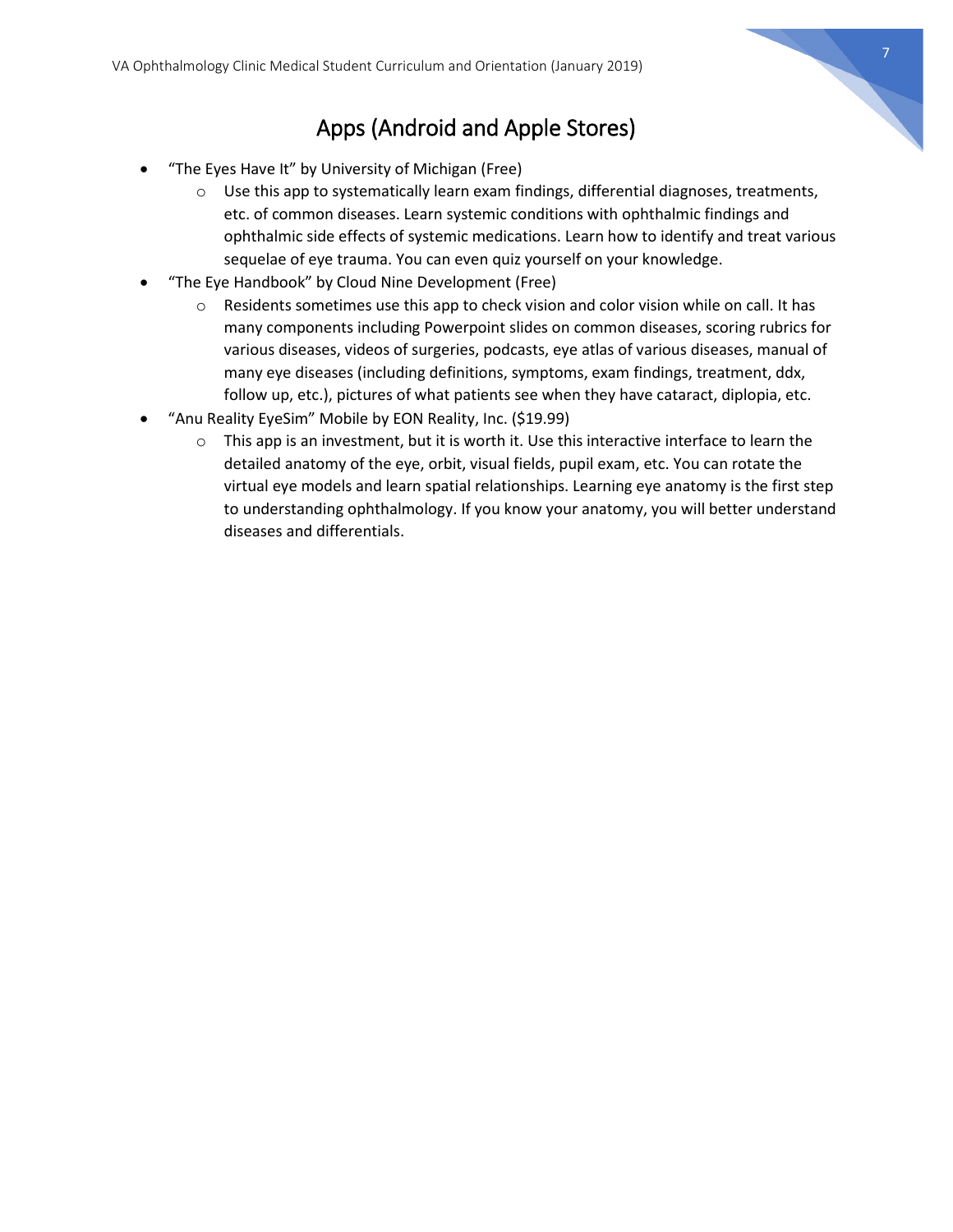

## Books

- *The Wills Eye Manual*
	- $\circ$  This book is essentially the bible for "on-call" ophthalmology residents. It is concise and comprehensive, with roughly 1-2 pages of high yield info on nearly every eye condition. No matter what diseases you encounter on rotations, this book will at least contain "high-yield" info about them (clinical presentation, management, etc.). Has lots of good pictures as well. I would buy a used version online to save money. Many programs buy their residents the newest version upon starting residency as well.
- *Kanski's Clinical Ophthalmology* by Brad Bowling
	- o Comprehensive text book available through Clinical Key if you are looking for something free. A great way to learn ophthalmology exam findings is by looking at atlases and pictures.
- *Basic Ophthalmology* by Richard A. Harper
	- $\circ$  Purple or black book that most ophthalmology departments let their rotating students use during clerkships. You can ask Meghan Johnson to borrow a copy. This book good clinical information regarding the most common eye pathologies (cataracts, glaucoma, macular degeneration, etc.). However, it doesn't cover more complex diseases that you might come across on clerkships.
- *Ophtho Book* by Tim Root
	- $\circ$  Yellow book that can be read easily in 1-2 days. Very basic/introductory, but useful for students just beginning to learn about ophthalmology. Affordable and worth purchasing, but also available for free in PDF form online at Tim Root's website.
- *Ophthalmology Made Ridiculously Simple* by Stephen Goldberg
	- $\circ$  Also a yellow book that can be read quickly. This is a step up from Root's Ophtho Book, but is still very introductory.
- *The Mass Eye & Ear Infirmary Illustrated Atlas of Ophthalmology*
	- o This book is very similar to Wills Eye Manual in its content.
- *Review of Ophthalmology* by Neil J. Friedman MD and Peter K. Kaiser
	- $\circ$  Many residents use the book to review for yearly board exams. It is an outline of important ophthalmology topics. It is generally easier to understand if you already have some background knowledge on the topics reviewed.
- The Bloomberg Library on the  $5<sup>th</sup>$  floor of Moran Eye Center
	- o This library also a great resource for checking out some of the books listed above, including past editions of the BCSC series (Basic and Clinical Science Course—series of books released annually by AAO for resident learning). You could look at the *BCSC Fundamentals* book. Please email Elaine Peterson [\(elaine.peterson@hsc.utah.edu\)](mailto:elaine.peterson@hsc.utah.edu), if you are checking out a book. You may need special card access to enter the library, which Elaine could also help with.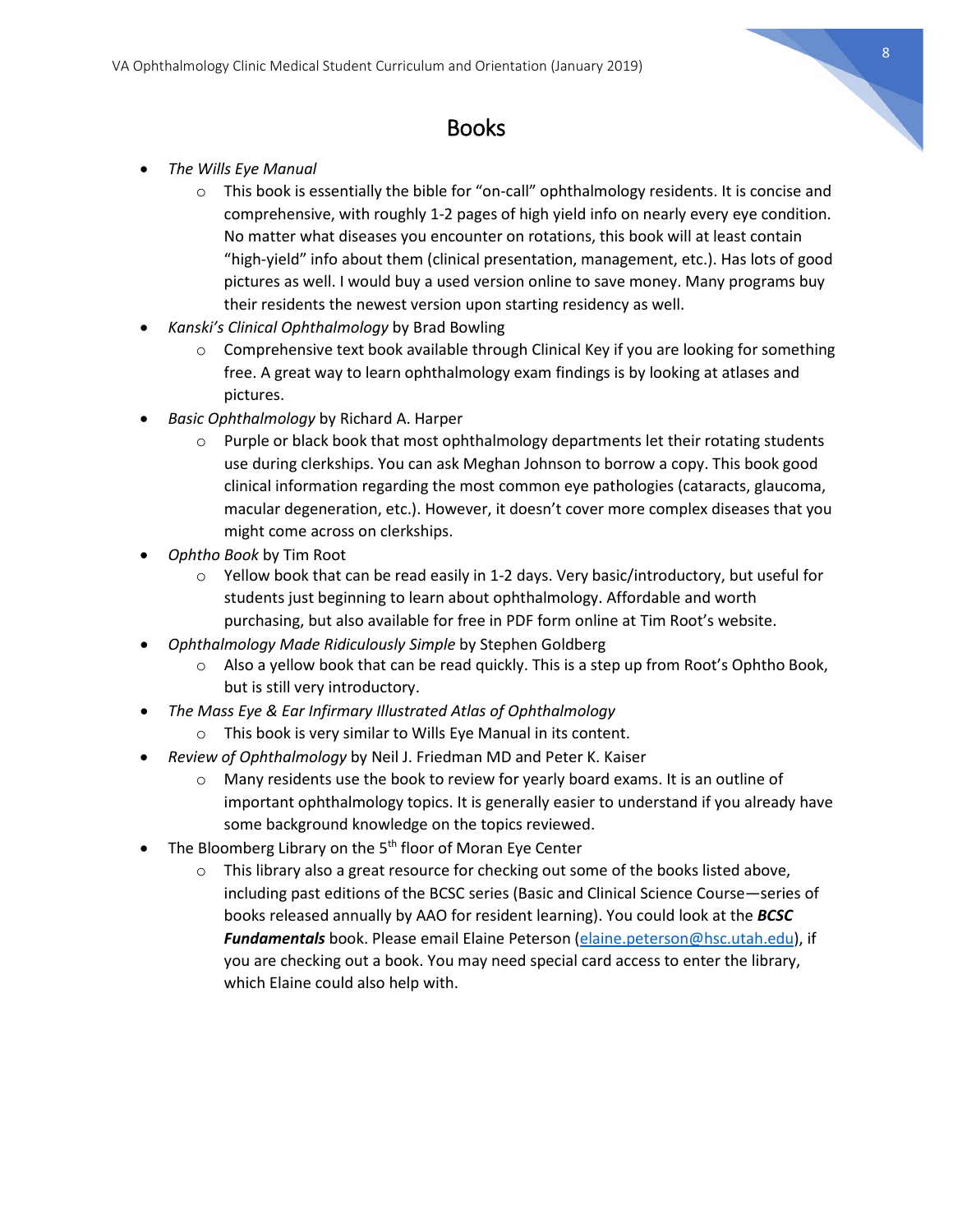

# **Appendix II**

# List of Ophthalmology Acronyms

| <b>AC</b>        | Anterior chamber                                      |
|------------------|-------------------------------------------------------|
| <b>ACIOL</b>     | Anterior chamber intraocular lens                     |
| APD, RAPD        | (Relative) Afferent pupillary defect                  |
| <b>ARMD, AMD</b> | Age-related macular degeneration                      |
| AT, PFAT         | Artificial tears, Preservative free artificial tears  |
| <b>BAT</b>       | <b>Brightness acuity test</b>                         |
| <b>BCVA</b>      | Best corrected visual acuity                          |
| <b>BRAO</b>      | Branch retinal artery occlusion                       |
| <b>BRVO</b>      | Branch retinal vein occlusion                         |
| <b>BULB</b>      | Bilateral upper lid blepharoplasty                    |
| cc               | With correction                                       |
| <b>CCT</b>       | Central corneal thickness (ave is 550um)              |
| C:D              | Cup to disc                                           |
| <b>CE/IOL</b>    | Cataract extraction with intraocular lens implant     |
| <b>CF</b>        | Counting fingers (vision)                             |
| $C_3F_8$         | Perfluoropropane (gas)                                |
| CL, CTL          | <b>Contact lens</b>                                   |
| <b>CME</b>       | Cystoid macular edema                                 |
| <b>CNV, CNVM</b> | Choroidal neovascularization (neovascular membrane)   |
| <b>CPC</b>       | Cyclophotocoagulation                                 |
| <b>CRAO</b>      | Central retinal artery occlusion                      |
| <b>CRVO</b>      | Central retinal vein occlusion                        |
| <b>CSME</b>      | Clinically significant macular edema                  |
| <b>CSR, CSCR</b> | Central serous (chorio) retinopathy                   |
| <b>DCR</b>       | Dacryocystorhinostomy                                 |
| <b>DES</b>       | Dry eye syndrome                                      |
| <b>DFE</b>       | Dilated fundus exam                                   |
| <b>DME</b>       | Diabetic macular edema                                |
| <b>DR</b>        | Diabetic retinopathy                                  |
| <b>DSAEK</b>     | Descemet stripping automated endothelial keratoplasty |
| <b>DMEK</b>      | Descemetendothelial keratoplasty                      |
| Е.               | Esophoria                                             |
| EL               | Endolaser                                             |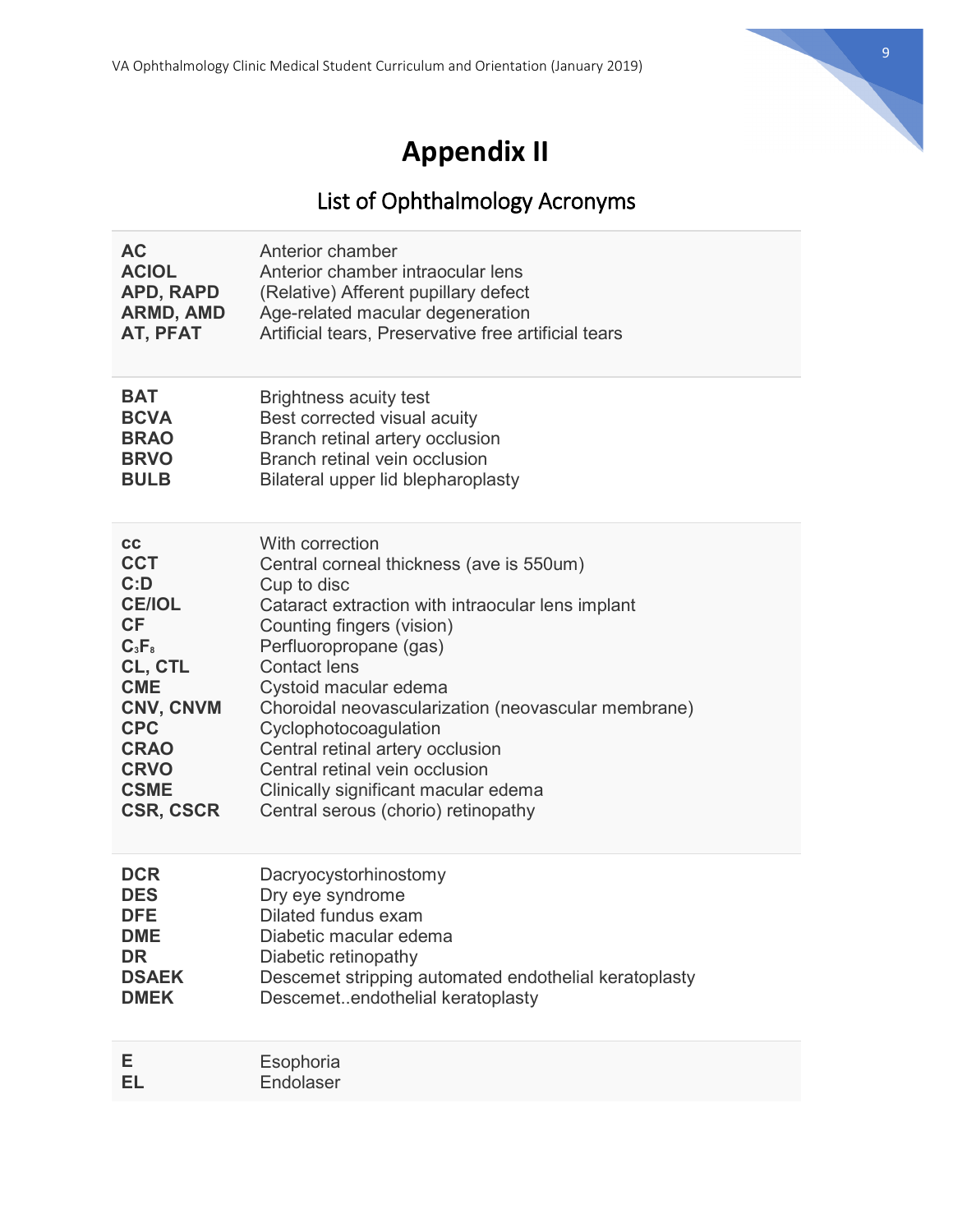| <b>EOM</b>                                                      | Extraocular muscles (or extraocular movements)                                                                                                                                                               |
|-----------------------------------------------------------------|--------------------------------------------------------------------------------------------------------------------------------------------------------------------------------------------------------------|
| <b>ERM</b>                                                      | Epiretinal membrane                                                                                                                                                                                          |
| ET                                                              | Esotropia                                                                                                                                                                                                    |
| <b>FTMH</b>                                                     | Full thickness macular hole                                                                                                                                                                                  |
| <b>GATT</b>                                                     | Gonioscopy assisted transluminal trabeculotomy                                                                                                                                                               |
| Glx                                                             | Glaucoma                                                                                                                                                                                                     |
| <b>GVF</b>                                                      | Goldmann visual field                                                                                                                                                                                        |
| НM                                                              | <b>Hand motions</b>                                                                                                                                                                                          |
| <b>HSV</b>                                                      | Herpes simplex virus                                                                                                                                                                                         |
| <b>HVF</b>                                                      | Humphrey visual field                                                                                                                                                                                        |
| <b>HZO</b>                                                      | Herpes zoster ophthalmicus                                                                                                                                                                                   |
| <b>IOL</b>                                                      | Intraocular lens                                                                                                                                                                                             |
| <b>IOP</b>                                                      | Intraocular pressure                                                                                                                                                                                         |
| <b>IRF</b>                                                      | Intra-retinal fluid                                                                                                                                                                                          |
| <b>IRMA</b>                                                     | Intraretinal microvascular abnormality                                                                                                                                                                       |
| <b>IVA</b>                                                      | <b>Intravitreal Avastin</b>                                                                                                                                                                                  |
| <b>IVE</b>                                                      | <b>Intravitreal Eylea</b>                                                                                                                                                                                    |
| <b>IVT</b>                                                      | Intravitreal Triessence (AKA triamcinolone)                                                                                                                                                                  |
| K                                                               | Cornea                                                                                                                                                                                                       |
| KCN                                                             | Keratoconus                                                                                                                                                                                                  |
| <b>KP</b>                                                       | Keratic precipitates                                                                                                                                                                                         |
| <b>LASIK</b>                                                    | Laser in situ keratomileusis                                                                                                                                                                                 |
| LH                                                              | Left hyperphoria                                                                                                                                                                                             |
| LHT                                                             | Left hypertropia                                                                                                                                                                                             |
| LP.                                                             | Light perception                                                                                                                                                                                             |
| <b>LPI</b>                                                      | Laser peripheral iridotomy                                                                                                                                                                                   |
| <b>MA</b><br><b>MAC</b><br><b>MGD</b><br><b>MH</b><br><b>MP</b> | Microaneurysm<br>Macula<br>Meibomian gland dysfunction<br>Macular hole<br>Membrane peeling or macular pucker<br><b>Manifest refraction</b><br>Margin to reflex distance 1 (measured from upper lid margin to |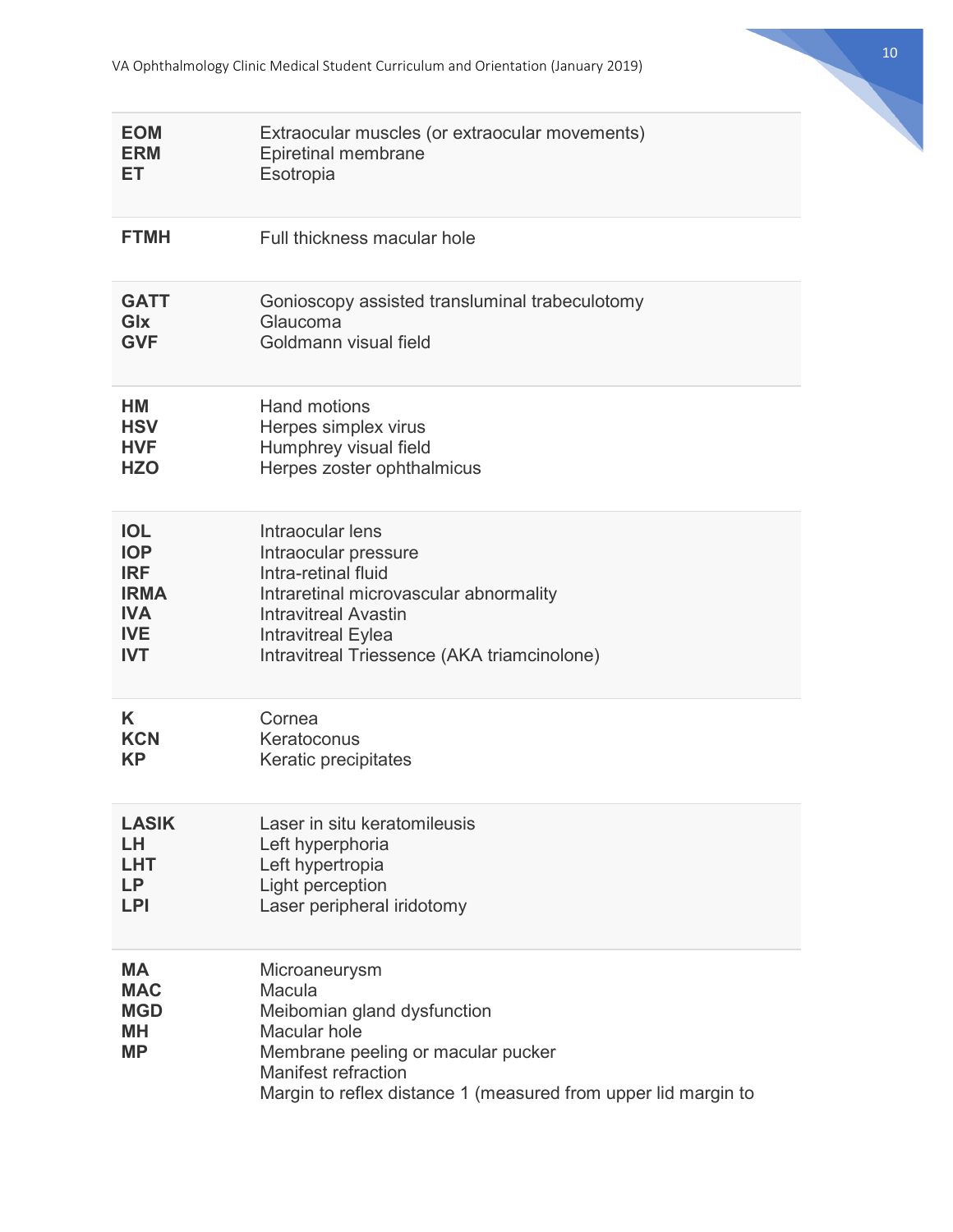

| <b>MR, MRX</b>  | corneal light reflex)                                            |
|-----------------|------------------------------------------------------------------|
| MRD1            | Margin to reflex distance 2 (measured from lower lid margin to   |
| <b>MRD2</b>     | corneal light reflex)                                            |
| <b>NAION</b>    | Non-arteritic anterior ischemic optic neuropathy                 |
| <b>NLP</b>      | No light perception                                              |
| <b>NPDR</b>     | Nonproliferative diabetic retinopathy                            |
| <b>NS</b>       | Nuclear sclerosis                                                |
| <b>NVA</b>      | Neovascularization of the angle                                  |
| <b>NVD</b>      | Neovascularization of the disc                                   |
| <b>NVE</b>      | Neovascularization elsewhere                                     |
| <b>NVG</b>      | Neovascular glaucoma                                             |
| <b>NVI</b>      | Neovascularization of iris (rubeosis iridis)                     |
| <b>OCT</b>      | Optical coherence tomography                                     |
| <b>OD</b>       | Oculus dexter (right eye)                                        |
| <b>ON</b>       | Optic nerve                                                      |
| <b>OS</b>       | Oculus sinister (left eye)                                       |
| OU              | Oculus uterque (both eyes)                                       |
| <b>PACG</b>     | Primary angle-closure glaucoma                                   |
| <b>PAM</b>      | Potential acuity meter                                           |
| <b>PAS</b>      | Peripheral anterior synechiae (iris attached to cornea at angle) |
| <b>PC</b>       | Posterior chamber                                                |
| <b>PCIOL</b>    | Posterior chamber intraocular lens                               |
| <b>PCO</b>      | Posterior capsule opacity                                        |
| <b>PDR</b>      | Proliferative diabetic retinopathy                               |
| <b>PED</b>      | Pigment epithelial detachment                                    |
| <b>PEE</b>      | Punctate epithelial erosion                                      |
| <b>PERRL(A)</b> | Pupils equal, round, reactive to light and accommodation         |
| <b>PF</b>       | Preservative free                                                |
| <b>PFAT</b>     | Preservative free artificial tears                               |
| <b>PH</b>       | Pinhole                                                          |
| <b>PI</b>       | Peripheral iridotomy                                             |
| PK, PKP         | Penetrating keratoplasty                                         |
| <b>POAG</b>     | Primary open-angle glaucoma                                      |
| <b>PPA</b>      | Peripapillary atrophy                                            |
| <b>PPV</b>      | Pars plana vitrectomy                                            |
| <b>PRK</b>      | Photorefractive keratectomy                                      |
| <b>PRP</b>      | Panretinal photocoagulation                                      |
| <b>PS</b>       | Posterior synechiae (pupil attached to lens capsule)             |
| <b>PSC</b>      | Posterior subcapsular cataract                                   |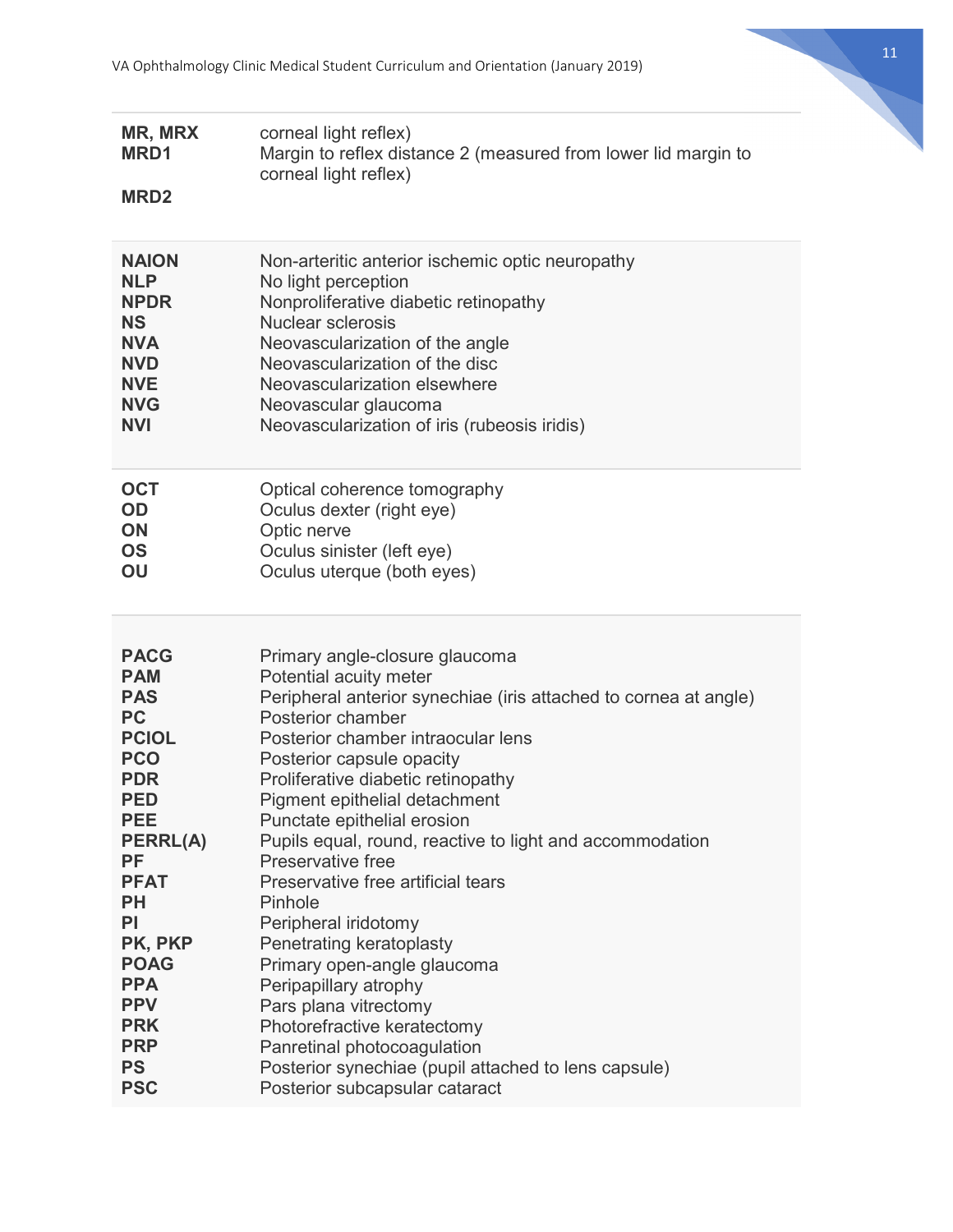12

| <b>PTK</b>      | Phototherapeutic keratectomy         |
|-----------------|--------------------------------------|
| <b>PVD</b>      | Posterior vitreous detachment        |
| <b>PVR</b>      | Proliferative vitreoretinopathy      |
| <b>PUK</b>      | Peripheral ulcerative keratitis      |
| <b>PXE</b>      | Pseudoexfoliation                    |
| <b>PXG</b>      | Pseudoexfoliation glaucoma           |
| <b>PXS</b>      | Pseudoexfoliation syndrome           |
| <b>RAPD</b>     | Relative afferent pupillary defect   |
| <b>RD</b>       | Retinal detachment                   |
| <b>RH</b>       | Right hyperphoria                    |
| <b>RHT</b>      | Right hypertropia                    |
| <b>RK</b>       | Radial keratotomy                    |
| <b>ROP</b>      | Retinopathy of prematurity           |
| <b>RNFL</b>     | Retinal nerve fiber layer            |
| <b>RP</b>       | Retinitis pigmentosa                 |
| <b>RPE</b>      | Retinal pigment epithelium           |
| <b>RRD</b>      | Rhegmatogenous retinal detachment    |
| <b>SB</b>       | Scleral buckle                       |
| <b>SC</b>       | <b>Without correction</b>            |
| SF <sub>6</sub> | Sulfur hexafluoride (gas)            |
| <b>SLE</b>      | Slit-lamp examination                |
| <b>SLT</b>      | Selective laser trabeculoplasty      |
| SO, SiO         | Silicone oil                         |
| <b>SPK</b>      | Superficial punctate keratopathy     |
| <b>SRF</b>      | Subretinal fluid                     |
| <b>TA</b>       | Tonometry by applanation             |
| TID             | <b>Transillumination defect</b>      |
| <b>Tp</b>       | Tonometry by tonopen                 |
| <b>TBUT</b>     | Tear breakup time                    |
| <b>TRD</b>      | <b>Tractional retinal detachment</b> |
| Ung             | Ointment                             |
| <b>VA</b>       | <b>Visual acuity</b>                 |
| <b>VEGF</b>     | Vascular endothelial growth factor   |
| <b>VF</b>       | <b>Visual field</b>                  |
| <b>VH</b>       | Vitreous hemorrhage                  |
| <b>VZV</b>      | Herpes zoster                        |